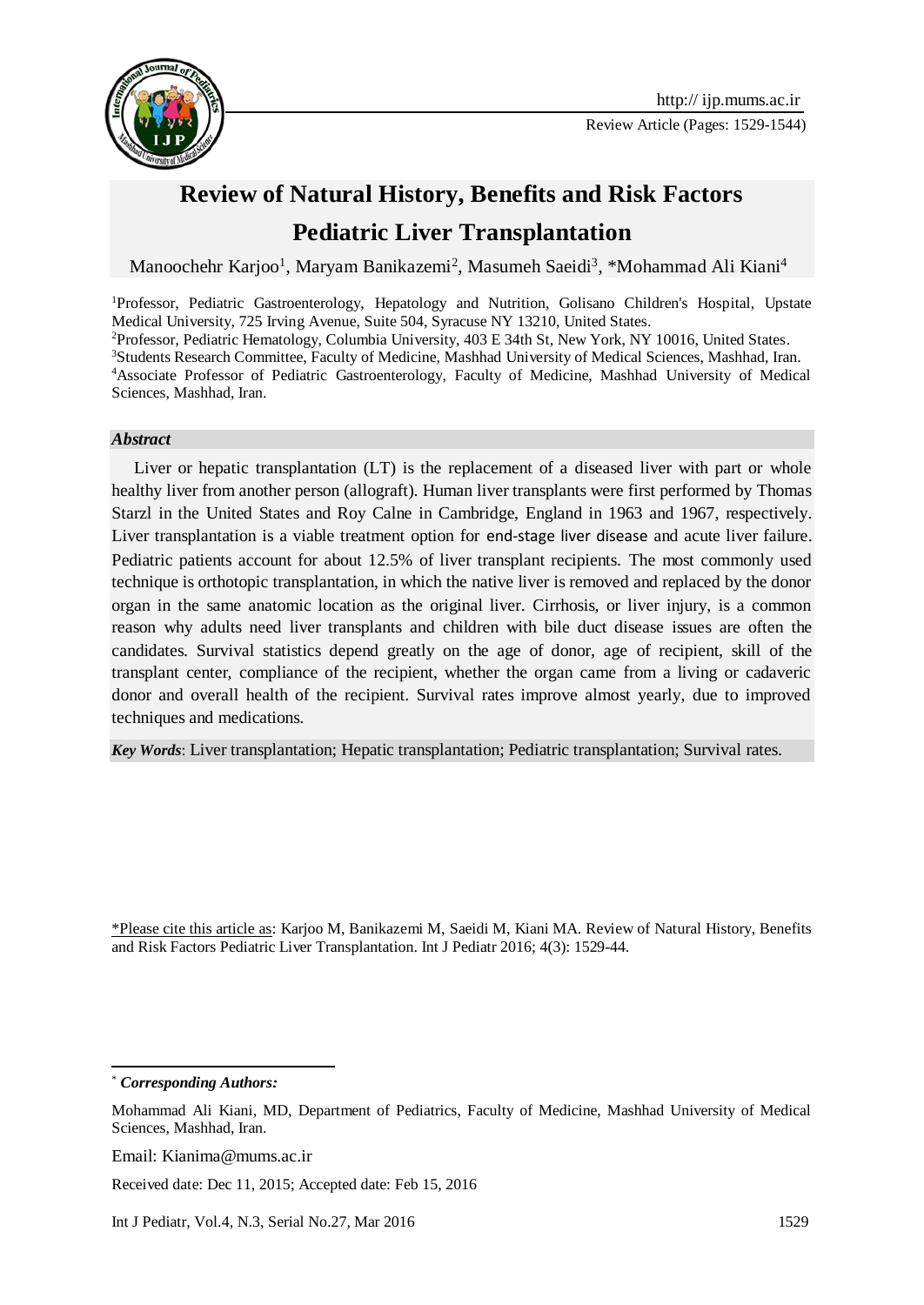#### **1-INTRODUCTION**

#### **1-1. Liver anatomy**

The liver is located in the right upper portion of the abdominal cavity, just beneath the diaphragm, and is protected by the rib cage. It sits on top of the stomach, right kidney, and intestines. It is supplied with blood by the portal vein, which drains the splenic, intestinal, and colonic areas and is a rich source of nutrients and substances absorbed from the gut. It is also supplied by the hepatic artery (a branch of the celiac artery), which provides most of the liver's oxygenated blood. The liver consists of 2 main lobes, which are made up of thousands of lobules. These lobules are connected to small ducts that connect with larger ducts, ultimately to form the common hepatic duct. The common hepatic duct transports the bile produced

by the liver cells to the gallbladder and duodenu[m](javascript:showrefcontent() (1).

The liver has a wide range of functions, including [detoxification](https://en.wikipedia.org/wiki/Detoxification) of various [metabolites](https://en.wikipedia.org/wiki/Metabolite), [protein synthesis](https://en.wikipedia.org/wiki/Protein_synthesis), and the production of [biochemicals](https://en.wikipedia.org/wiki/Biochemical) necessary for [digestion](https://en.wikipedia.org/wiki/Digestion) (2, 3). The liver's highly specialized [tissue](https://en.wikipedia.org/wiki/Biological_tissue) consisting of mostly [hepatocytes](https://en.wikipedia.org/wiki/Hepatocyte) regulates a wide variety of high-volume biochemical reactions, including the synthesis and breakdown of small and complex molecules, many of which are necessary for normal vital functions. There is currently no way to compensate for the absence of liver function in the long term, although [liver](https://en.wikipedia.org/wiki/Liver_dialysis)  [dialysis](https://en.wikipedia.org/wiki/Liver_dialysis) techniques can be used in the short term. [Liver transplantation](https://en.wikipedia.org/wiki/Liver_transplantation) is the only option for complete [liver failure](https://en.wikipedia.org/wiki/Liver_failure) (See the images below) (3-5).



Anterior view of the liver. A large right and a smaller left lobe make up the liver. The gallbladder can sometimes be seen lying underneath the liver. The round ligament (ligamentum teres) of liver (obliterated umbilical vein) separates the right lobe from the left lobe of the liver. The diaphragm lies superior to the 2 lobes of the liver.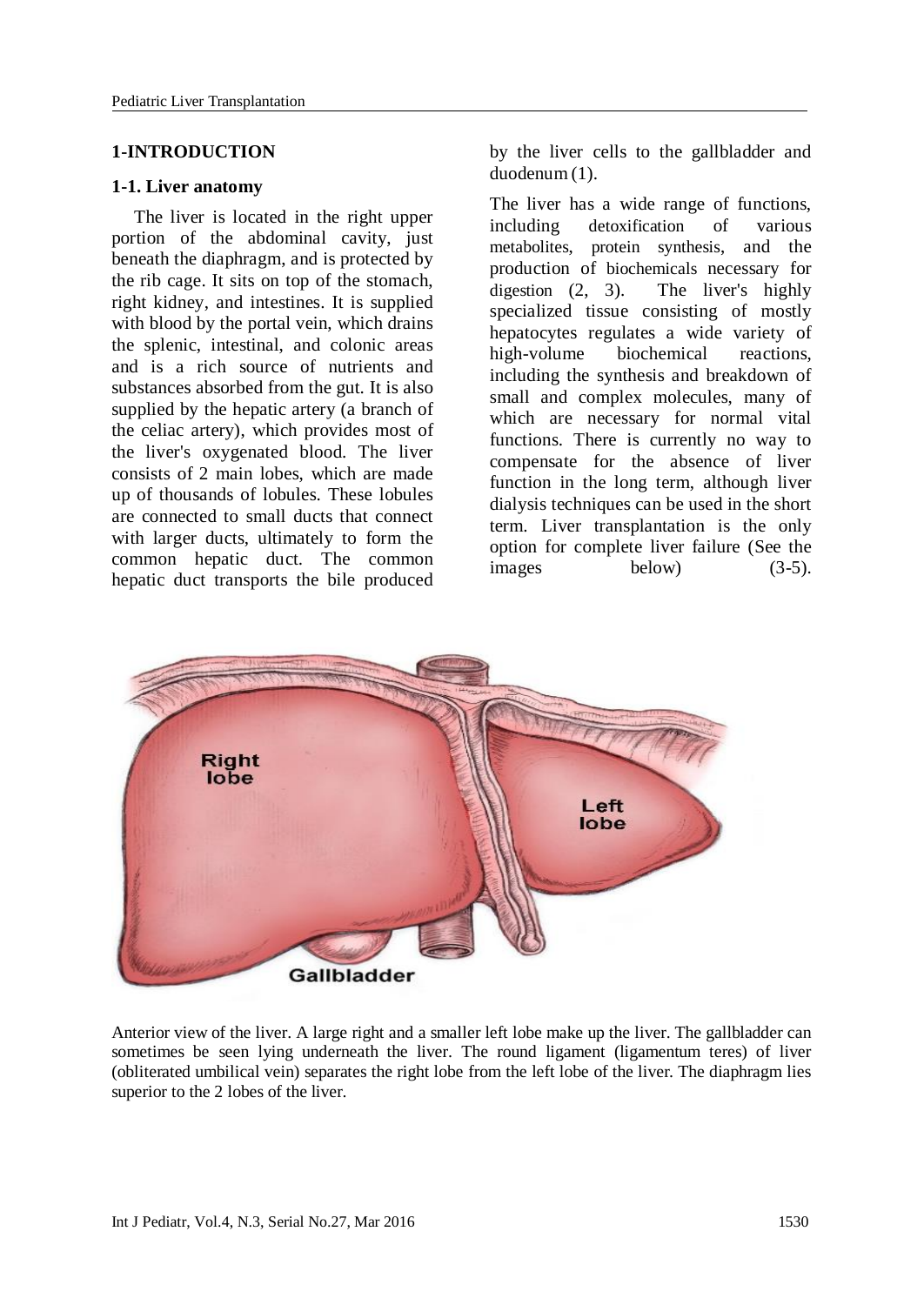

Visceral surface of liver. The portion of the right lobe located anterior to the fissure is called the quadrate lobe.



Posterior side view of the liver. The inferior vena cava (IVC) is seen in the deep groove. It is protected on the right side by a layer of fibrous tissue. Various ligaments serve to attach the liver to the nearby anatomical regions such as the diaphragm. ( $RHV =$  right hepatic vein,  $LHV =$  left hepatic vein, MHV = middle hepatic vein).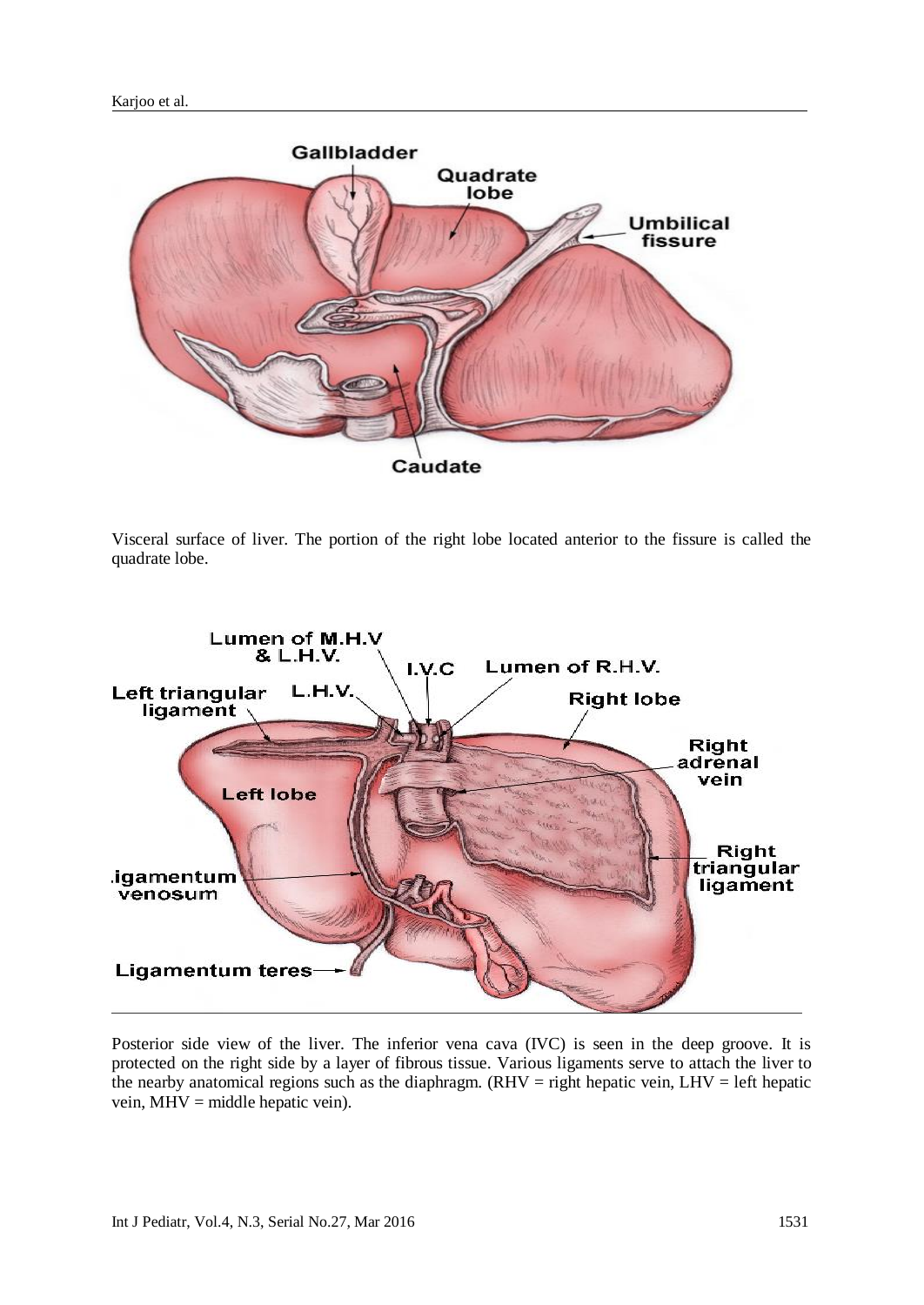

Liver segments according to functional division, seen in the normal anatomical position within the abdomen.



Liver segments according to functional division, seen outside the normal anatomical position.

#### **1-1. Liver regeneration**

The liver is the only human internal organ capable of natural [regeneration](https://en.wikipedia.org/wiki/Regeneration_(biology)) of lost [tissue;](https://en.wikipedia.org/wiki/Biological_tissue) as little as 25% of a liver can regenerate into a whole liver. This is, however, not true regeneration but rather [compensatory growth](https://en.wikipedia.org/wiki/Compensatory_growth_(organ)) in mammals. The lobes that are removed do not regrow and the growth of the liver is a restoration of function, not original form. This contrasts

with true regeneration where both original function and form are restored. In some other species, such as fish, the liver undergoes true regeneration by restoring both shape and size of the organ. In liver, large areas of the tissues are formed but for the formation of new cells there must be sufficient amount of material so the circulation of the blood becomes more active (6-9).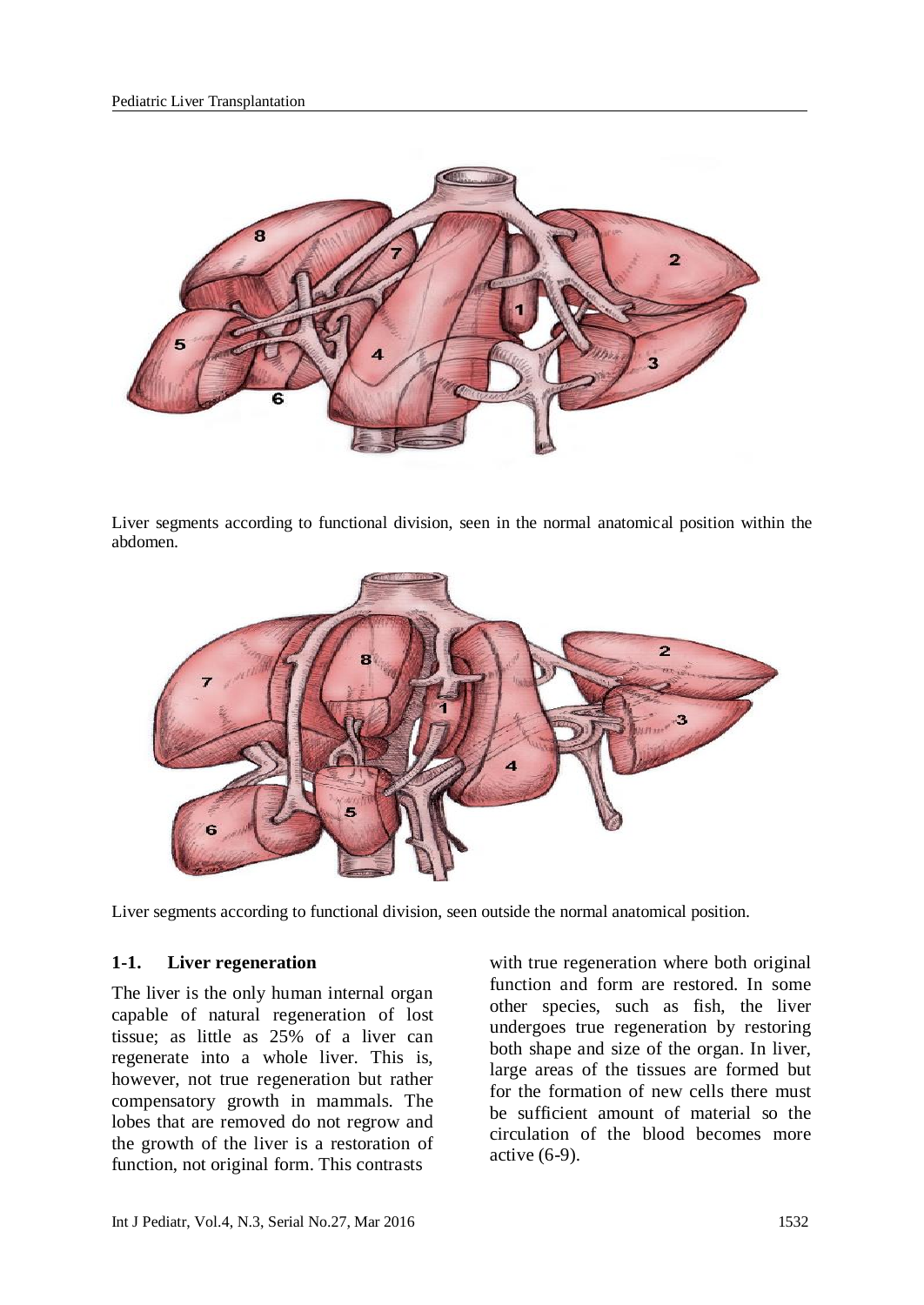This is predominantly due to the [hepatocytes](https://en.wikipedia.org/wiki/Hepatocyte) re-entering the [cell cycle.](https://en.wikipedia.org/wiki/Cell_cycle) That is, the hepatocytes go from the quiescent [G0 phase](https://en.wikipedia.org/wiki/G0_phase) to the [G1 phase](https://en.wikipedia.org/wiki/G1_phase) and undergo mitosis. This process is activated by the [p75](https://en.wikipedia.org/wiki/P75) receptors. There is also some evidence of [bipotential](https://en.wikipedia.org/wiki/Bipotential) [stem cells,](https://en.wikipedia.org/wiki/Stem_cell) called hepatic oval cells or ovalocytes (not to be confused with oval red blood cells of [ovalocytosis\)](https://en.wikipedia.org/wiki/Southeast_Asian_ovalocytosis), which are thought to reside in the [canals of Hering.](https://en.wikipedia.org/wiki/Canals_of_Hering) These cells can differentiate into either [hepatocytes](https://en.wikipedia.org/wiki/Hepatocyte) or [cholangiocytes.](https://en.wikipedia.org/wiki/Cholangiocyte) Cholangiocytes are the [epithelial lining cells](https://en.wikipedia.org/wiki/Epithelial_cells) of the [bile ducts.](https://en.wikipedia.org/wiki/Bile_duct) They are cuboidal epithelium in the small interlobular bile ducts, but become columnar and mucus secreting in larger bile ducts approaching the porta hepatis and the extrahepatic ducts (10, 11).

# **1-2. Liver tranplatation**

Liver transplant is a last resort treatment measure that can help save patient's life when the liver no longer works. Also called a liver or hepatic transplantation, the treatment involves the surgical removal of the entire organ. It is then replaced with a healthy donor liver. Having a healthy liver is essential to longevity because the liver is responsible for nutrient distribution and toxin removal in the body (1, 2).

# **1-3. Liver transplant procedures**

A liver transplant may involve the whole liver, a reduced liver, or a liver segment. Most transplants involve the whole organ but segmental transplants have been performed with increasing frequency in recent years. This would allow two liver recipients to be transplanted from one cadaveric donor or to allow for living donor liver donation. A reduced liver transplant may result if the donor liver is too large for the recipient (1, 3).

# **1-4. Introduction to pediatric liver transplantation**

Liver transplantation is a treatment, used in appropriately selected patients, for acute and chronic liver failure due to any cause. It is not indicated if an acceptable alternative is available or if contraindications are present (eg, some cases of malignancy, terminal conditions, poor expected quality of outcome).

Pediatric patients account for about 12.5% of liver transplant recipients. When a pediatric patient is likely to require a liver transplant, the medical management is generally divided into pretransplant and posttransplant periods, with the posttransplant period further separated into early and late time frames.

Medical treatment, surgery, and postsurgical care can be broken into 4 basic steps:

- 1. Candidate evaluation;
- 2. Waiting period;
- 3. Surgery;
- 4. Postsurgical care (1).

### **2- MATERIALS AND METHODS**

### **2-1. Literature Search**

The following databases were searched for relevant papers and reports: MEDLINE, CINAHL, Embase, PsychINFO, Cochrane Collection, Google scholar, Pubmed and ISI Web of Knowledge. Key references from extracted papers were also hand-searched. These searches focused upon papers published between 1950 and 2015.

## **2-2. Search Terms**

To evaluate the texts and websites, the singular or combination forms of the following keywords were used to search for the relevant literature: "Liver transplantation", "Risk factors", "Pediatric liver transplantation", "Survival", "Benefits" and "Mortality".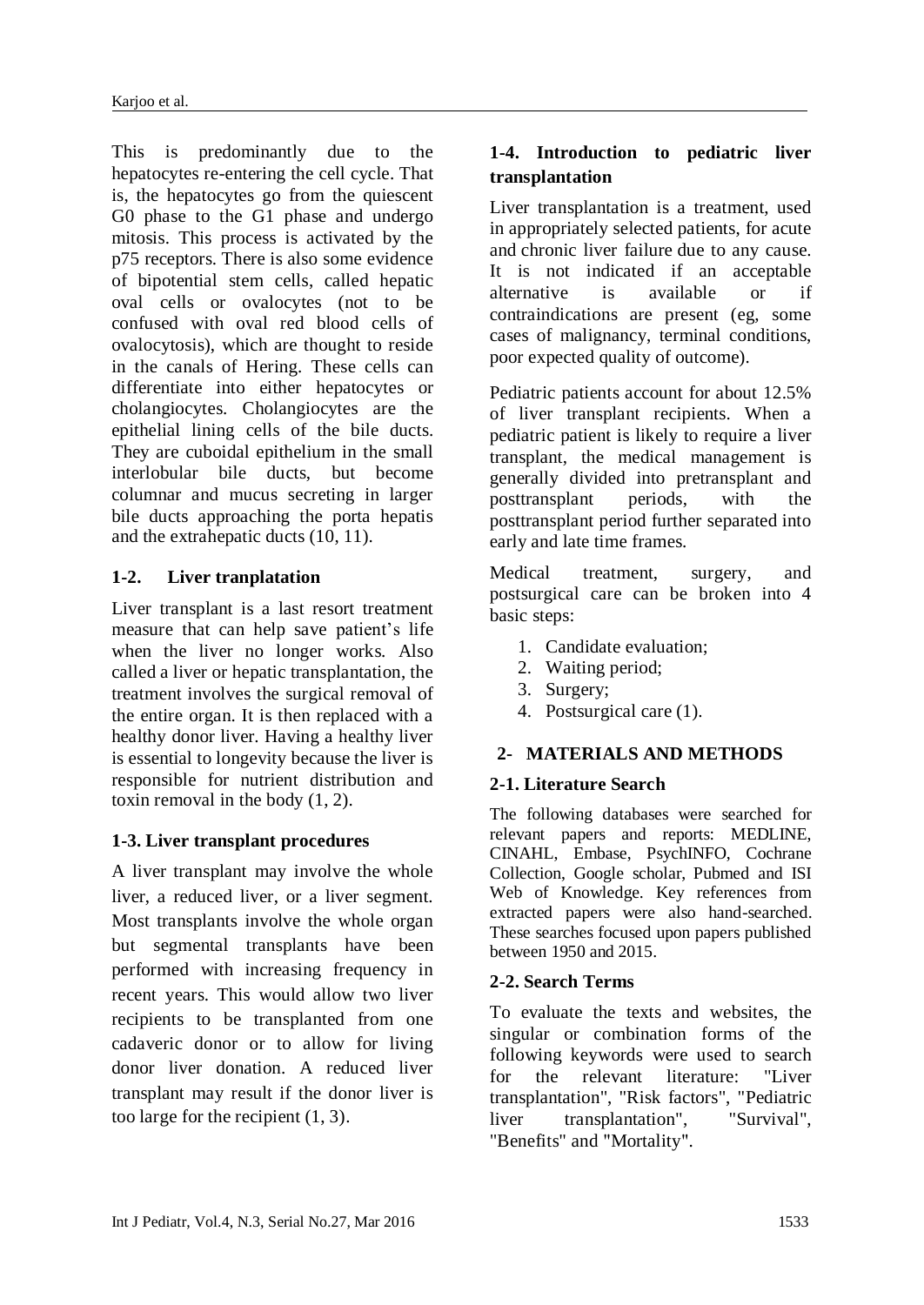# **3- RESULTS**

### **3-1. History**

The first [human](https://en.wikipedia.org/wiki/Human) liver transplant was performed in 1963 by a surgical team led by Dr. [Thomas Starzl](https://en.wikipedia.org/wiki/Thomas_Starzl) of [Denver,](https://en.wikipedia.org/wiki/Denver,_Colorado)  [Colorado,](https://en.wikipedia.org/wiki/Denver,_Colorado) United States. Dr. Starzl performed several additional transplants over the next few years before the first short-term success was achieved in 1967 with the first one-year survival post transplantation. Despite the development of viable surgical techniques, liver transplantation remained experimental through the 1970s, with one year patient survival in the vicinity of 25%. The introduction of [cyclosporin](https://en.wikipedia.org/wiki/Cyclosporin) by Sir [Roy](https://en.wikipedia.org/wiki/Roy_Calne)  [Calne,](https://en.wikipedia.org/wiki/Roy_Calne) Professor of Surgery Cambridge, markedly improved patient outcomes, and the 1980s saw recognition of liver transplantation as a standard clinical treatment for both adult and pediatric patients with appropriate indications. Liver transplantation is now performed at over one hundred centers in the US, as well as numerous centeres in Europe and elsewhere. One-year patient survival is 80–85%, and outcomes continue to improve, although liver transplantation remains a formidable procedure with frequent complications. The supply of [liver](https://en.wikipedia.org/wiki/Liver) [allografts](https://en.wikipedia.org/wiki/Allograft) from non-living donors is far short of the number of potential recipients, a reality that has spurred the development of [living donor liver](https://en.wikipedia.org/wiki/Liver_transplantation#Living_donor_transplantation)  [transplantation.](https://en.wikipedia.org/wiki/Liver_transplantation#Living_donor_transplantation) The first altruistic living liver donation in Britain was performed in December 2012 at St James University Hospital Leeds (12-14).

### **3-1. Indications**

Liver transplantation is potentially applicable to any acute or chronic condition resulting in irreversible liver dysfunction, provided that the recipient does not have other conditions that will preclude a successful transplant. Uncontrolled metastatic cancer outside

liver, active drug or alcohol abuse and active septic infections are absolute contraindications. While [HIV](https://en.wikipedia.org/wiki/HIV/AIDS) infection was once considered an [absolute](https://en.wikipedia.org/wiki/Absolute_contraindication)  [contraindication,](https://en.wikipedia.org/wiki/Absolute_contraindication) this has been changing recently. Advanced age and serious heart, lung, or other disease may also prevent transplantation [\(relative contraindications\)](https://en.wikipedia.org/wiki/Relative_contraindication). Most liver transplants are performed for chronic liver diseases that lead to irreversible scarring of the liver, or [cirrhosis of the liver.](https://en.wikipedia.org/wiki/Cirrhosis_of_the_liver) Some centers use the [Milan criteria](https://en.wikipedia.org/wiki/Milan_criteria) to select patients with liver cancers for liver transplantation (15-17).

# **3-3. Indications for pediatric liver transplantation**

About 50% of the pediatric patients who require a liver transplant have biliary atresia. Other disease states that progress to end-stage liver disease among pediatric patients and require liver transplantation include metabolic disorders and progressive intrahepatic cholestasis.

Examples of metabolic derangements include Wilson disease, alpha 1-antitrypsin deficiency, tyrosinemia, and hemochromatosis. Other metabolic disease states leading to hepatic dysfunction include the following [\(18\)](javascript:showrefcontent() :

- Crigler-Najjar syndrome;
- Glycogenosis;
- Hyperoxaluria;
- Metabolic respiratory chain deficiencies;
- Familial hypercholesterolemia;
- Methylmalonyl aciduria.

# **3-2. Techniques**

Before transplantation, liver-support therapy might be indicated (bridging-totransplantation). Artificial liver support like [liver dialysis](https://en.wikipedia.org/wiki/Liver_dialysis) or bioartificial liver support concepts are currently under preclinical and clinical evaluation.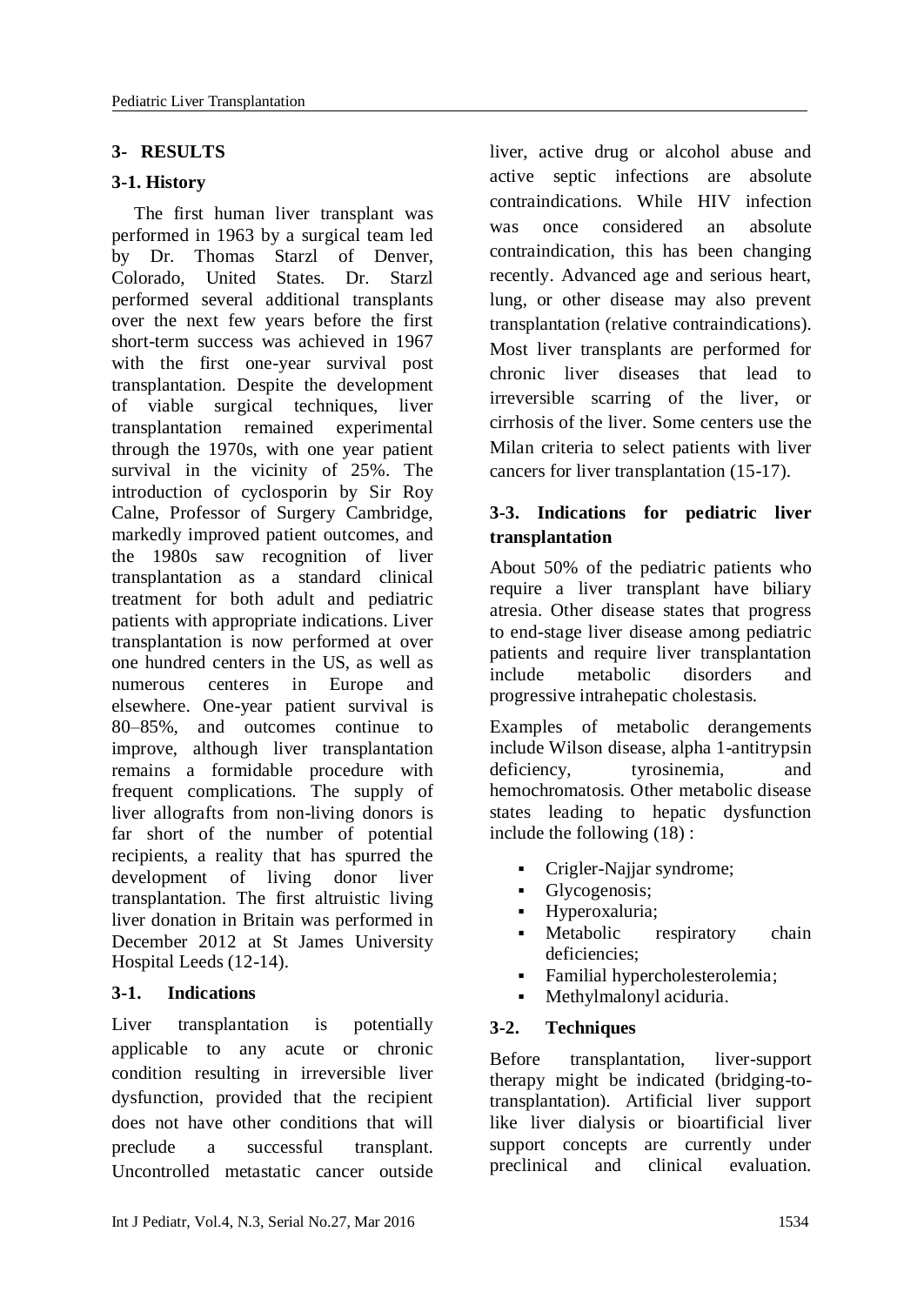Virtually all liver transplants are done in an orthotopic fashion, that is, the native liver is removed and the new liver is placed in the same anatomic location. The transplant operation can be conceptualized as consisting of the hepatectomy (liver removal) phase, the anhepatic (no liver) phase, and the postimplantation phase. The operation is done through a large incision in the upper abdomen. The hepatectomy involves division of all ligamentous attachments to the liver, as well as the common bile duct, hepatic artery, hepatic vein and portal vein. Usually, the retrohepatic portion of the inferior vena cava is removed along with the liver, although an alternative technique preserves the recipient's vena cava ("piggyback" technique) (19).

The donor's blood in the liver will be replaced by an ice-cold organ storage solution, such as UW (Viaspan) or HTK until the allograft liver is implanted. Implantation involves anastomoses (connections) of the inferior vena cava, portal vein, and hepatic artery. After blood flow is restored to the new liver, the biliary (bile duct) anastomosis is constructed, either to the recipient's own bile duct or to the small intestine. The surgery usually takes between five and six hours, but may be longer or shorter due to the difficulty of the operation and the experience of the surgeon. The large majority of liver transplants use the entire liver from a nonliving donor for the transplant, particularly for adult recipients. A major advance in pediatric liver transplantation was the development of reduced size liver transplantation, in which a portion of an adult liver is used for an infant or small child. Further developments in this area included split liver transplantation, in which one liver is used for transplants for two recipients, and living donor liver transplantation, in which a portion of a healthy person's liver is removed and used as the allograft. Living donor liver

transplantation for pediatric recipients involves removal of approximately 20% of the liver (Couinaud segments 2 and 3).

Further advance in liver transplant involves only resection of the lobe of the liver involved in tumors and the tumorfree lobe remains within the recipient. This speeds up the recovery and the patient stay in the hospital quickly shortens to within 5–7 days. Many major medical centers are now using radiofrequency ablation of the liver tumor as a bridge while awaiting for liver transplantation. This technique has not been used universally and further investigation is warranted (20, 21).

### **3-4. Immunosuppressive management**

Like most other allografts, a liver transplant will be [rejected](https://en.wikipedia.org/wiki/Transplant_rejection) by the recipient unless [immunosuppressive](https://en.wikipedia.org/wiki/Immunosuppression) drugs are used. The immunosuppressive regimens for all solid organ transplants are fairly similar, and a variety of agents are now available. Most liver transplant recipients receive [corticosteroids](https://en.wikipedia.org/wiki/Corticosteroid) plus a calcineurin inhibitor such as [tacrolimus](https://en.wikipedia.org/wiki/Tacrolimus) or [cyclosporin](https://en.wikipedia.org/wiki/Cyclosporin) plus a purine antagonist such as [mycophenolate](https://en.wikipedia.org/wiki/Mycophenolic_acid)  [mofetil.](https://en.wikipedia.org/wiki/Mycophenolic_acid) Clinical outcome is better with [tacrolimus](https://en.wikipedia.org/wiki/Tacrolimus) than with [cyclosporin](https://en.wikipedia.org/wiki/Cyclosporin) during the first year of liver transplantation. If the patient has a co-morbidity such as active hepatitis B, high doses of hepatitis B immunoglubins are administrated in liver transplant patients (22, 23).

Liver transplantation is unique in that the risk of chronic rejection also decreases over time, although the great majority of recipients need to take immunosuppressive medication for the rest of their lives. It is possible to be slowly taken off anti rejection medication but only in certain cases. It is theorized that the liver may play a yet-unknown role in the maturation of certain cells pertaining to the immune system (24).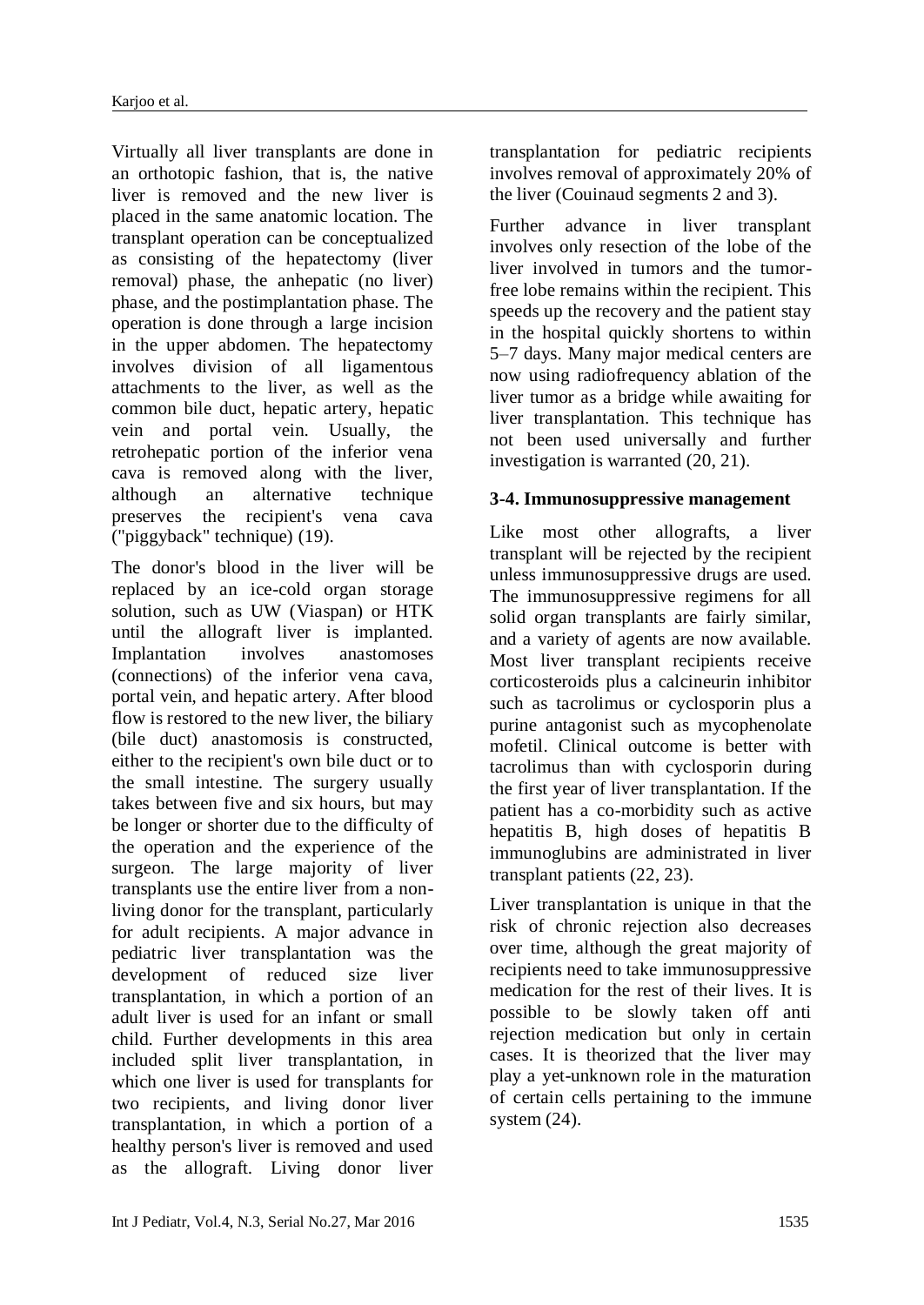#### **3-3. Graft rejection**

After a liver transplantation, there are three types of graft rejection that may occur. They include hyperacute rejection, acute rejection and chronic rejection. Hyperacute rejection is caused by preformed antidonor antibodies. It is characterized by the binding of these antibodies to antigens on vascular endothelial cells. [Complement](https://en.wikipedia.org/wiki/Complement_system)  [activation](https://en.wikipedia.org/wiki/Complement_system) is involved and the effect is usually profound. Hyperacute rejection happens within minutes to hours after the transplant procedure. Unlike hyperacute rejection, which is B cell mediated, acute rejection is mediated by T cells. It involves direct cytotoxicity and cytokine mediated pathways. Acute rejection is the most common and the primary target of immunosuppressive agents. Acute rejection is usually seen within days or weeks of the transplant. Chronic rejection is the presence of any sign and symptom of rejection after 1 year. The cause of chronic rejection is still unknown but an acute rejection is a strong predictor of chronic rejections. Liver rejection may happen anytime after the transplant. Lab findings of a liver rejection include abnormal AST, ALT, GGT and liver function values such as prothrombin time, ammonia and bilirubin levels, albumin concentration, and blood glucose. Physical findings include encephalopathy, jaundice, bruising and bleeding tendency. Other nonspecific presentations are malaise, anorexia, muscle ache, low fever, slight increase in white blood count and graftsite tenderness (25).

#### **3-4. Survival statistics**

Prognosis is quite good, but those with certain illnesses may differ. There is no exact model to predict survival rates; those with transplant have a 58% chance of surviving 15 years. Failure of the new liver occurs in 10% to 15% of all cases. These percentages are contributed to by many complications. Early graft failure is probably due to preexisting disease of the donated organ. Others include technical flaws during surgery such as revascularization that may lead to a nonfunctioning graft (26, 27).

In the last decades, orthotopic liver transplantation has been associated with 1 year survival rates of 80-90% (Table.1) (28).

|                                            | <b>Graft Survival</b> |        |        | Patient Survival |        |        |
|--------------------------------------------|-----------------------|--------|--------|------------------|--------|--------|
| Donor Type                                 |                       |        |        |                  |        |        |
|                                            | 6 mo, %               | 1 y, % | 3 y, % | 6 mo, %          | 1 y, % | 3 y, % |
|                                            |                       |        |        |                  |        |        |
| left<br>Split-liver,<br>lateral<br>segment | 72                    | 68     | 64     | 79               | 78     | 75     |
| Living donor, left lateral<br>segment      | 76                    | 74     | 71     | 86               | 86     | 84     |
| Whole organ                                | 79                    | 77     | 73     | 83               | 83     | 81     |

**Table1**: Graft and Patient Survival Rates for Pediatric Liver Transplantation

#### **3-5. Living donor transplantation**

Living donor liver transplantation (LDLT) has emerged in recent decades as a critical [surgical](https://en.wikipedia.org/wiki/Surgery) option for patients with end stage liver disease, such as [cirrhosis](https://en.wikipedia.org/wiki/Cirrhosis) and/or [hepatocellular carcinoma](https://en.wikipedia.org/wiki/Hepatocellular_carcinoma) often attributable to one or more of the following: long-term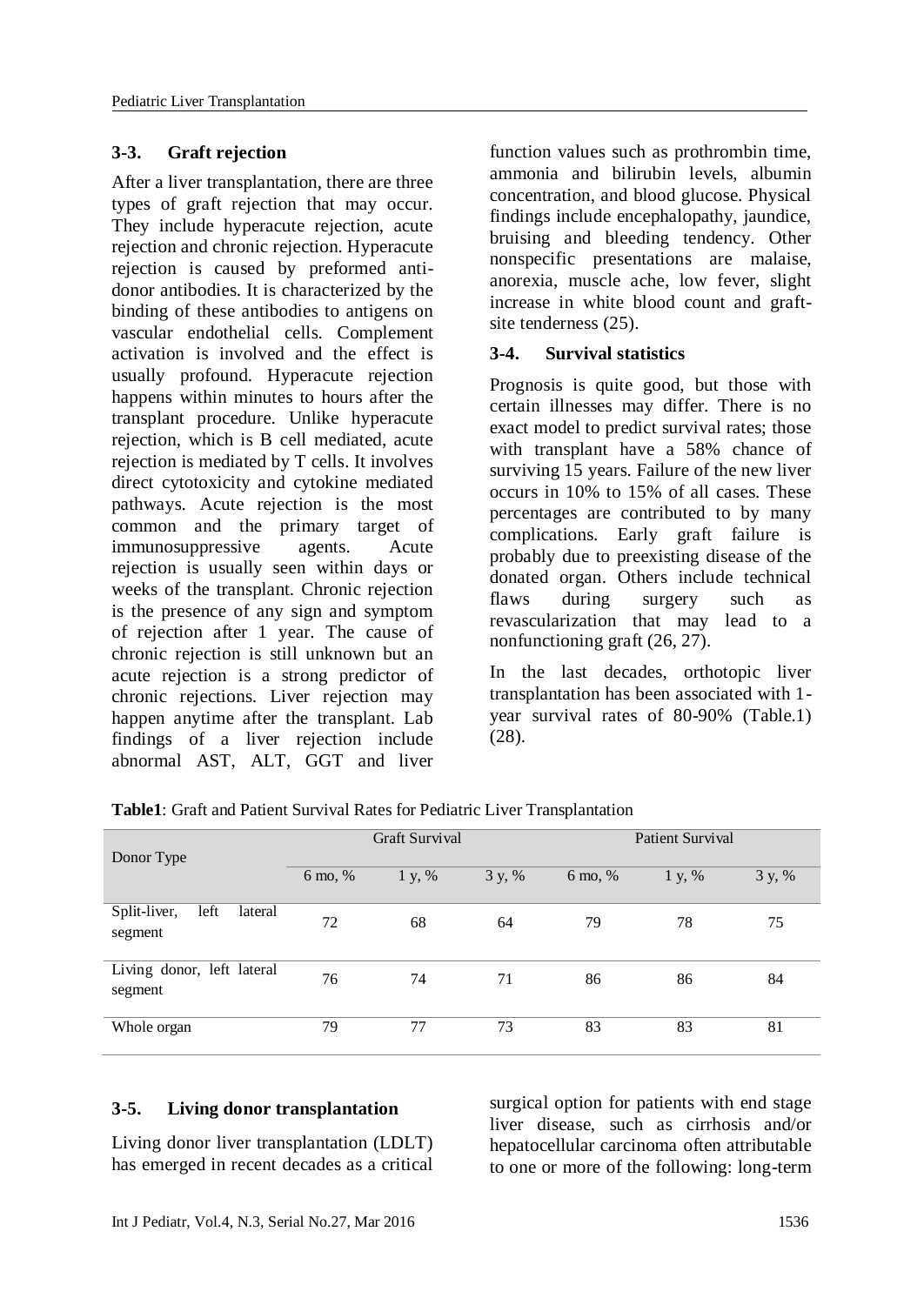[alcohol abuse,](https://en.wikipedia.org/wiki/Alcoholism) long-term untreated [hepatitis C](https://en.wikipedia.org/wiki/Hepatitis_C) infection, long-term untreated [hepatitis B](https://en.wikipedia.org/wiki/Hepatitis_B) infection. The concept of LDLT is based on (29) the remarkable regenerative capacities of the human liver and (30) the widespread shortage of [cadaveric](https://en.wikipedia.org/wiki/Cadaver) livers for patients awaiting [transplant.](https://en.wikipedia.org/wiki/Organ_transplant) In LDLT, a piece of healthy liver is surgically removed from a living person and transplanted into a recipient, immediately after the recipient's diseased liver has been entirely removed. In a typical adult recipient LDLT, 55 to 70% of the liver (the right lobe) is removed from a healthy living donor. The donor's liver will regenerate approaching 100% function within 4–6 weeks, and will almost reach full volumetric size with recapitulation of the normal structure soon thereafter. It may be possible to remove up to 70% of the liver from a healthy living donor without harm in most cases. The transplanted portion will reach full function and the appropriate size in the recipient as well, although it will take longer than for the donor. Living donors are faced with risks and/or complications after the surgery. Blood clots and biliary problems have the possibility of arising in the donor post-op, but these issues are remedied fairly easily. Although death is a risk that a living donor must be willing to accept prior to the surgery, the mortality rate of living donors in the United States is low. The LDLT donor's immune system does diminish as a result of the liver regenerating, so certain foods which would normally cause an upset stomach could cause serious illness (31).

### **3-6. Liver donor requirements**

Any member of the family, parent, sibling, child, spouse or a volunteer can donate their liver. The criteria for a liver donation include:

- Being in good health;
- Having a blood type that matches or is compatible with the

recipient's, although some centeres now perform blood group incompatible transplants with special immuno suppression protocols;

- Having a charitable desire of donation without financial motivation;
- Being between 18 and 60 years old;
- Being of similar or bigger size than the recipient;
- Before one becomes a living donor, the donor must undergo testing to ensure that the individual is physically fit. Sometimes CT scans or MRIs are done to image the liver. In most cases, the work up is done in 2–3 weeks (32).

### **3-7. Complications**

Living donor surgery is done at a major center. Very few individuals require any [blood transfusions](https://en.wikipedia.org/wiki/Blood_transfusions) during or after surgery. All potential donors should know there is a 0.5 to 1.0 percent chance of death. Other risks of donating a liver include bleeding, infection, painful incision, possibility of [blood clots](https://en.wikipedia.org/wiki/Blood_clots) and a prolonged recovery. The vast majority of donors enjoy complete and full recovery within 2–3 months (33).

### **3-8. Pediatric transplantation**

In children, living liver donor transplantations have become very accepted. The accessibility of adult parents who want to donate a piece of the liver for their children/infants has reduced the number of children who would have otherwise died waiting for a transplant. Having a parent as a donor also has made it a lot easier for children - because both patients are in the same hospital and can help boost each other's morale (34).

#### **3-9. Benefits of living liver donor transplantation**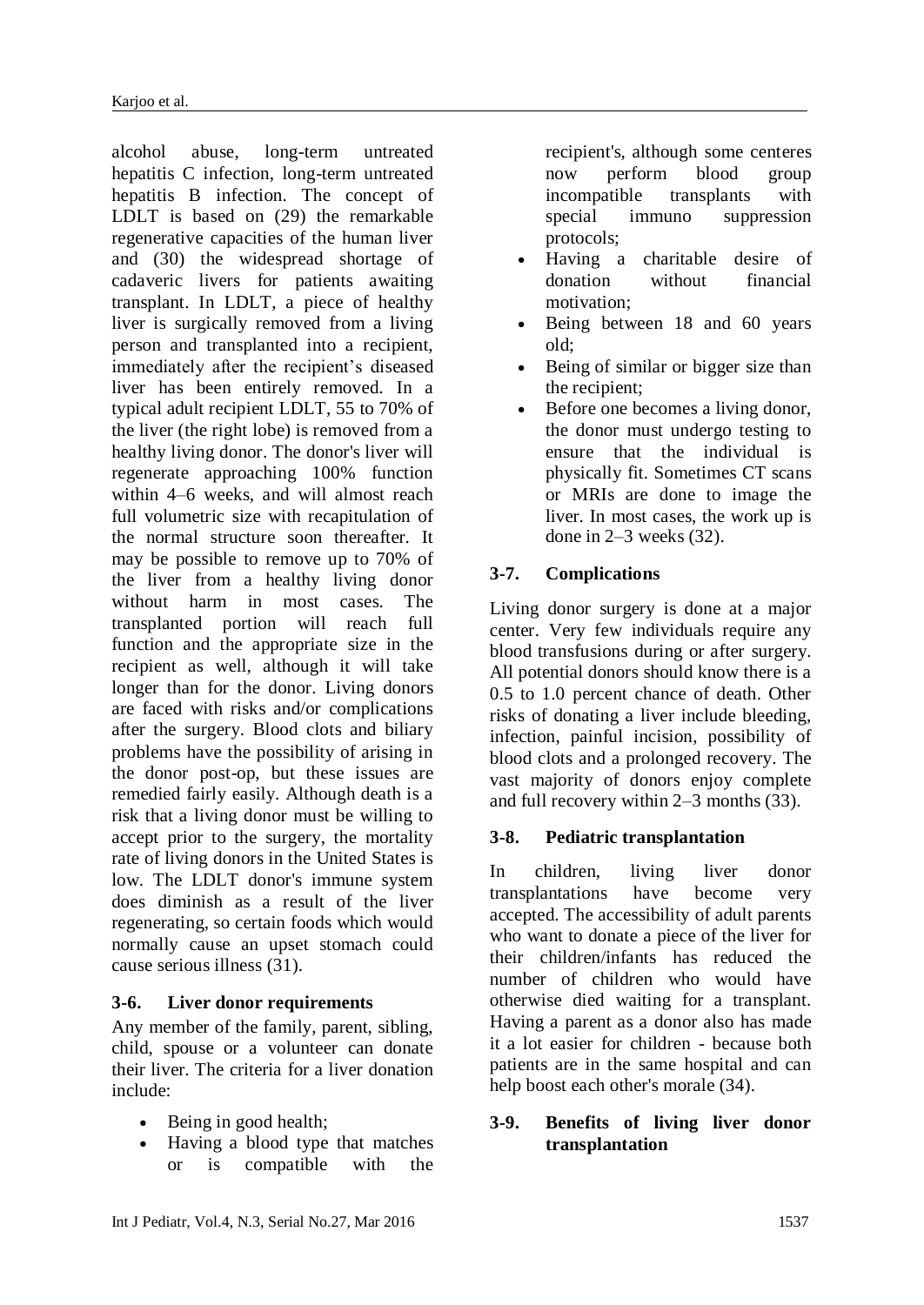There are several advantages of living liver donor transplantation over cadaveric donor transplantation, including:

- Transplant can be done on an elective basis because the donor is readily available
- There are fewer possibilities for complications and death than there would be while waiting for a cadaveric organ donor
- Because of donor shortages, UNOS has placed limits on cadaveric organ allocation to foreigners who seek medical help in the USA. With the availability of living donor transplantation, this will now allow foreigners a new opportunity to seek medical care in the USA.
- Living donor transplantation is a multidisciplinary approach. All living liver donors undergo medical evaluation. Every hospital which performs transplants has dedicated nurses that provide specific information about the procedure and answer questions that families may have. During the evaluation process, confidentiality is assured on the potential donor. Every effort is made to ensure that organ donation is not made by coercion from other family members. The transplant team provides both the donor and family thorough counseling and support which continues until full recovery is made.
- All donors are assessed medically to ensure that they can undergo the surgery. Blood type of the donor and recipient must be compatible but not always identical. Other things assessed prior to surgery include the anatomy of the donor liver. However, even with mild variations in blood vessels and bile duct, surgeons today are able to

perform transplantation without problems. The most important criterion for a living liver donor is to be in excellent health (6, 26, 34).

## **4- DISCUSSION**

### **3-1. Pre-transplantation care**

Pre-transplantation care needs to take into consideration potentially prolonged waiting periods and to project far in advance when transplantation might be required. By initiating the pretransplant workup early, one can work toward maximizing the nutritional status.

Nutritional status impacts both pretransplant and posttransplant outcomes, especially in the pediatric population, because of an increased incidence of cholestatic liver diseases. Cholestatic liver diseases lead to fat malabsorption, which causes a deficiency of calories as well as fat-soluble vitamins (35). Pediatric patients can greatly benefit from caloric assessments and supplemental tube feedings as indicated. Furthermore, parenteral feedings are sometimes warranted in the most nutritionally deprived patients with end-stage liver disease. The optimization of nutritional status in pediatric patients has translated into improved survival after transplantation, fewer infections, and a reduction of surgical complications (36).

### **3-2. Neonatal liver transplantation**

Liver transplantation has been successfully extended to neonates (37). Acute liver failure from hemochromatosis, leading to a histologic diagnosis of giant-cell hepatitis, is the primary indication for liver transplantation in the neonatal population. Because of size discrepancies between the recipient and the donor pool, partial liver grafts are usually used for this population of patients (38). Although neonates appear to be more immunotolerant to transplanted organs, their immature immune systems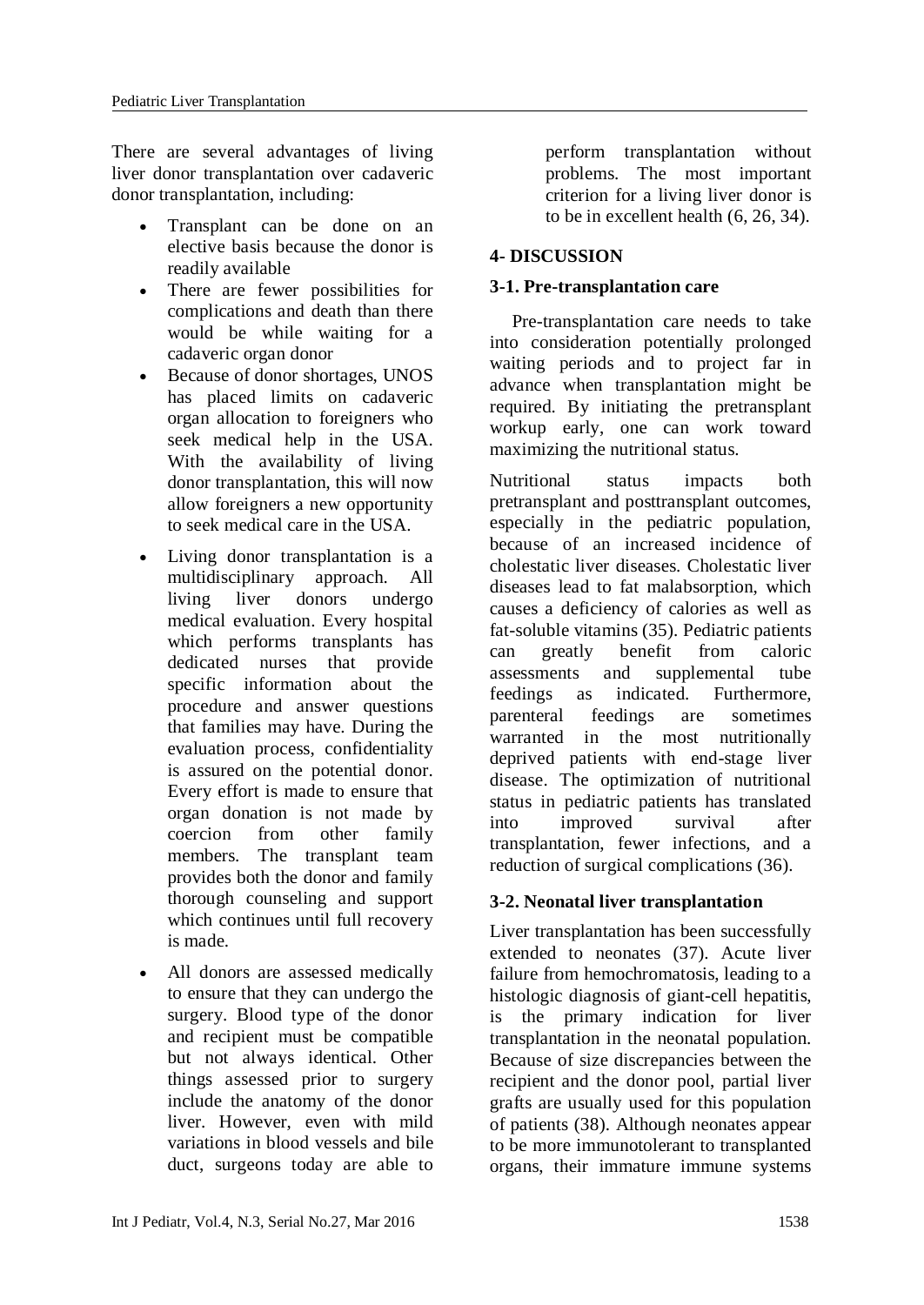combined with immunosuppression increases the risk for infectious complications. Among neonatal transplant recipients, vascular thrombosis is the major complication, dramatically reducing survival.

## **3-3. Candidate evaluation**

Once a liver transplant is considered, a team of specially trained staff usually evaluates the patient to establish whether the patient would be a good candidate for a liver transplant. The team includes the following specialists:

- Hepatologists (medical liver specialists);
- **Transplant surgeons:**
- Social workers;
- Psychologists, psychiatrists, or both;
- Nurses;
- **Transplant coordinators.**

When a pediatric patient is likely to require a liver transplantation, the medical management is generally divided into pretransplant and posttransplant periods, with the posttransplant follow-up further separated into early and late periods.

### **3-4. Waiting period**

Once a pediatric patient is found to be a suitable candidate for a liver transplant, the patient's name is placed on a waiting list for an organ. Unfortunately, many more potential recipients are on the waiting list than there are organs available each year. At most transplantation centers, the decision to be placed on a waiting list is determined by a multidisciplinary committee. Although not pediatric specific, an observational multicenter study reported that the decision process primarily involves reviewing possible reasons for patient exclusion, which may include patients who are not sick enough, too sick, or too old; other reported factors were the presence of nonhepatic comorbid

conditions, substance abuse problems, or other psychosocial barriers (39).

# **3-5. Anesthesia in pediatric liver transplantation**

Living donors receive [general](http://emedicine.medscape.com/article/1271543-overview)  [anesthesia](http://emedicine.medscape.com/article/1271543-overview) and immediate transplantation of a portion of their liver into the recipient (40, 41)[.](javascript:showrefcontent() Therefore, the patient receiving the transplant is prepared for surgery within the same time frame as the donor. A liver from a deceased donor must be transplanted into the recipient within 12-18 hours. A team of surgeons and anesthesiologists performs an operation to remove the liver from the donor. The liver is then preserved and packed for transport. These procedures are performed using standard surgical practices and sterile techniques.

# **3-6. Immediate postoperative care**

Following liver transplant surgery, patients frequently remain on a ventilator for the first 24-48 hours. Patients are moved out of the pediatric ICU (PICU) in a few days, depending on their recovery. Reintroduction of oral intake can begin within the week following surgery. Typically, hospital stays range from 1-2 weeks. Blood tests are performed within the first few weeks following transplantation to confirm correct medication levels. Prior to discharge, the transplant team provides follow-up care and medication instructions. The patient's and caregivers' questions are answered, and signs of rejection are discussed with the patient in an age-appropriate manner and with the family. The patient and family should be instructed to continue a rehabilitation program that includes exercise, proper nutrition, and the continuation of immunosuppression and other medications. Generally, living donors do not have any restrictions or specific medications or special diet as a result of liver donation.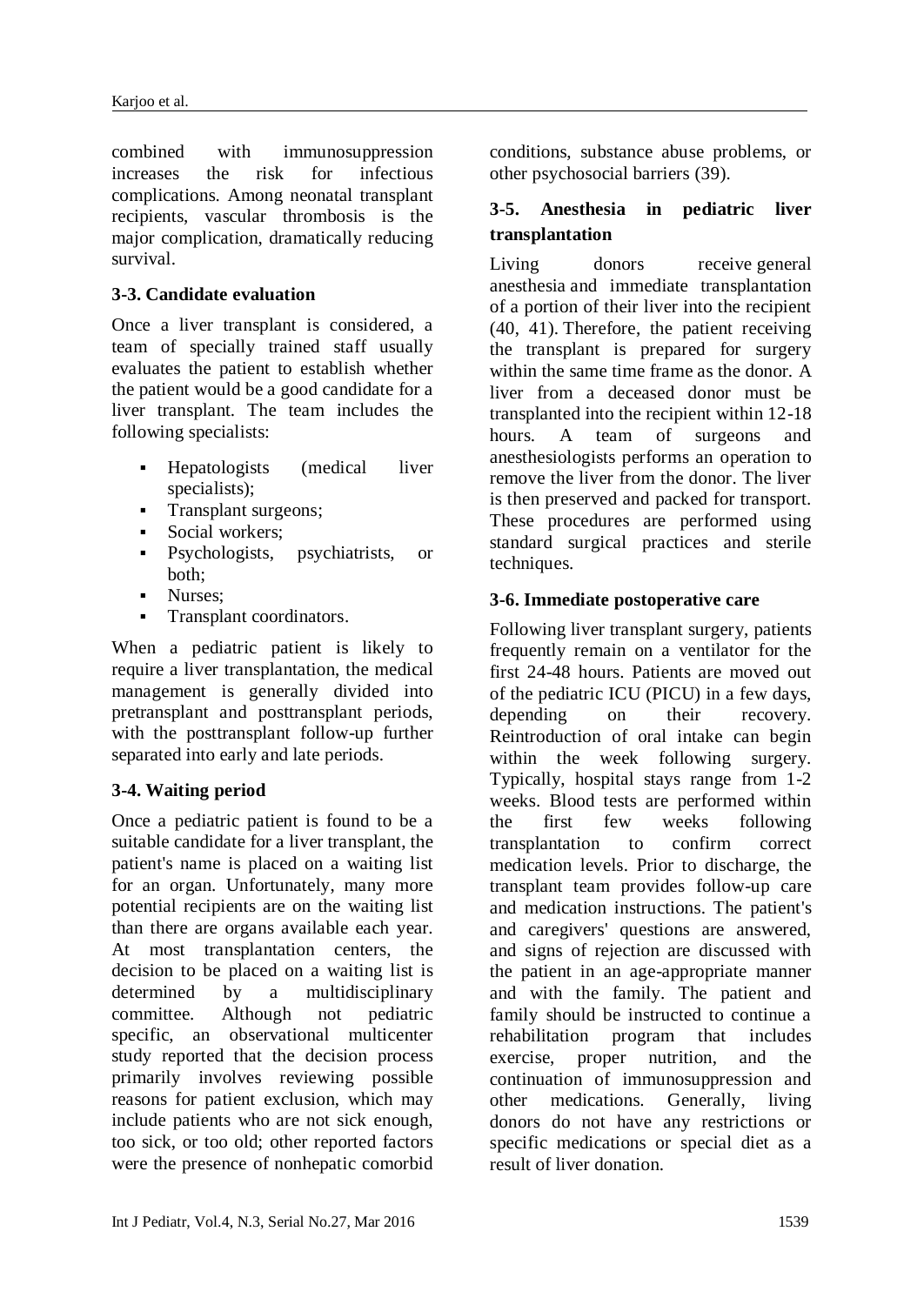# **3-7. Long-term monitoring**

Following liver transplantation, patients require at-home rehabilitation. Recommendations vary depending on the age of the patient. In general, if the pediatric patient is able to walk, walking is recommended to restore strength and prevent lung complications.

Follow-up visits are required for checkups. These begin soon after the patient returns home. Initially, outpatient visits may occur weekly or even more often. As time passes, the frequency of follow-up visits usually decreases.

# **3-8. Growth and development after liver transplantation**

Growth and development are important challenges to physicians caring for children with end-stage organ (ie, kidney, heart, liver) failure (42-44). Transplantation may successfully reverse the growth impairment in these children, for whom it remains the most physiologic treatment for growth retardation. Nutritional status improves after transplantation, and most children have the potential to experience accelerated growth, to obtain normal height, and to improve cognitive and developmental skills, including behavioral, motor, and social functions. Appropriate neurologic development can be expected after transplantation, and children have the potential to perform at levels that are adequate for their ages.

Many neuropsychological deficits, as well as physical impairments and growth failure, however, may still occur and persist. In one study, pediatric recipients of liver transplants, when compared with other groups of chronically ill children, scored lower in many motor and psychological tests and obtained fewer academic achievements (45). [A](javascript:showrefcontent() mild functional impairment was present in 79% of children after liver transplantation, when the children were compared with a reference population.

Approximately 20% of pediatric liver transplant recipients are estimated to experience growth impairment at some point after transplantation. A recent suggestion was that a pretransplantation growth defect may not be completely corrected in liver transplant recipients, although an increasing percentage of children are demonstrating catch-up growth. Growth may initially worsen after transplantation (during the initial 6 months), but catch-up growth begins afterward.

The SPLIT 2000 (Studies of Pediatric Liver Transplantation) annual report demonstrated that growth failure was more significant in patients younger than 5 years but that these same patients also manifested the greatest improvement 18 months after transplantation. According to the report, some important pretransplantation factors affecting posttransplantation growth are age at transplantation (patients younger than 2 years had the greatest catch-up growth), Zscore at transplantation, and primary diagnosis (patients with biliary atresia seem to have the most catch-up growth) (46). A proper recognition of children with nutritional and growth deficits before solid-organ transplantation is therefore fundamental.

Analysis of 167 10-year survivors after pediatric liver transplantation found that linear height is significantly below the general population, with 69% of patients below the 50% percentile and 23% below the 10% percentile. There was a strong association between low linear height and ongoing use of corticosteroids as part of the immunosuppression regimen (47).

### **3-9. Frequency; International**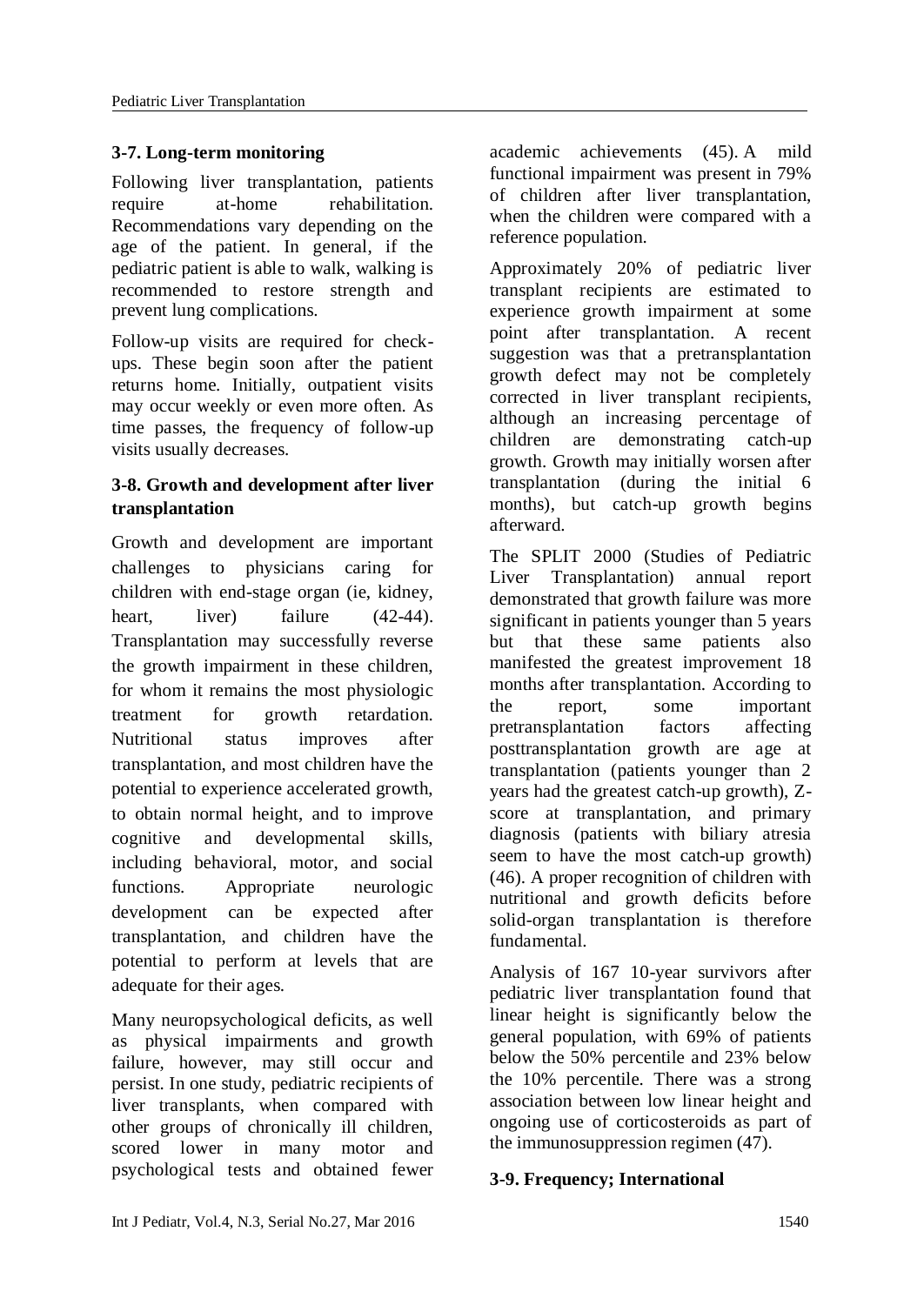Sarna et al. from Finland reported 79% of liver recipients as being below the reference range for height at 3 years after transplantation (48). In the same series, the catch-up growth after transplantation was reported to be 26% in the first year, 47% in the second year, and 56% in the third year (49, 50). In 1999, Viner et al from England reported severe growth retardation in 20% of patients at the time of liver transplantation (51).

#### **4- CONCLUSION**

A liver transplant is a surgical procedure done in some patients with liver failure to replace their diseased liver with a healthy liver. When a patient receives a liver transplant, his or her entire liver is removed. It is then replaced by a portion of the donor's healthy liver. In living liver donor surgery, the donor and the recipient are placed in side-by-side operating rooms. A surgeon removes a part of the donor's liver, typically the right half. This donated segment of the liver is then immediately placed in the recipient in the next operating room. The remaining part of the donor's liver is sufficient to maintain normal body functions. The recipient also receives a large enough segment of the donor liver to maintain body functions. During approximately the next two months, the remaining and transplanted parts of the donor liver grow to normal size, providing normal long-term liver function for the donor and the recipient. There are many benefits of receiving a liver from a living donor:

- No waiting period;
- Surgeries can be scheduled at a convenient time for both the donor and the recipient;
- A liver from a living donor typically lasts longer than a liver from a deceased donor;

 A living liver transplant can be scheduled electively and before the onset of life-threatening complications while waiting for a liver from a deceased donor.

Compared with adults, who may suffer from recurrence of their primary illness leading to hepatic dysfunction in their transplanted grafts, children largely do not experience recurrence. This fact is reflected in the overall better allograft survival rates in the pediatric population. Alternatives to liver transplantation that are currently being researched include liver support devices, artificial organ construction, and hepatocyte transplantation. Transplantation is not indicated if an acceptable alternative is available or if contraindications, such as malignancy, a terminal condition, or poor expected outcome exist. Complications of liver transplantation include the following:

- **Hepatic artery thrombosis;**
- Biliary complications;
- **Infection;**
- Nephrotoxicity;
- CNS toxicity;
- Osteoporosis:
- Cardiovascular disease;
- Lymphoproliferative disorders;
- Psychosocial stress.

#### **6-CONFLICT OF INTERESTS**: None.

#### **7- REFERENCES**

1. Cotran RS, Kumar V, Robbins SL. Robbins Pathological Basis of Disease. 5th ed. Philadelphia, PA: WB Saunders Co; 1994. P.841.

2. Abdel-Misih, Sherif R Z, Bloomston M. ["Liver Anatomy".](https://www.ncbi.nlm.nih.gov/pmc/articles/PMC4038911) Surgical Clinics of North America 2010; 90(4): 643–53.

3. ["Anatomy and physiology of the liver](http://www.cancer.ca/en/cancer-information/cancer-type/liver/anatomy-and-physiology/?region=on)  [Canadian Cancer Society".](http://www.cancer.ca/en/cancer-information/cancer-type/liver/anatomy-and-physiology/?region=on) Cancer.ca. Retrieved 2015-06-26. Available at: http://www.cancer.ca/en/cancer-

information/cancer-type/liver/anatomy-andphysiology/?region=on.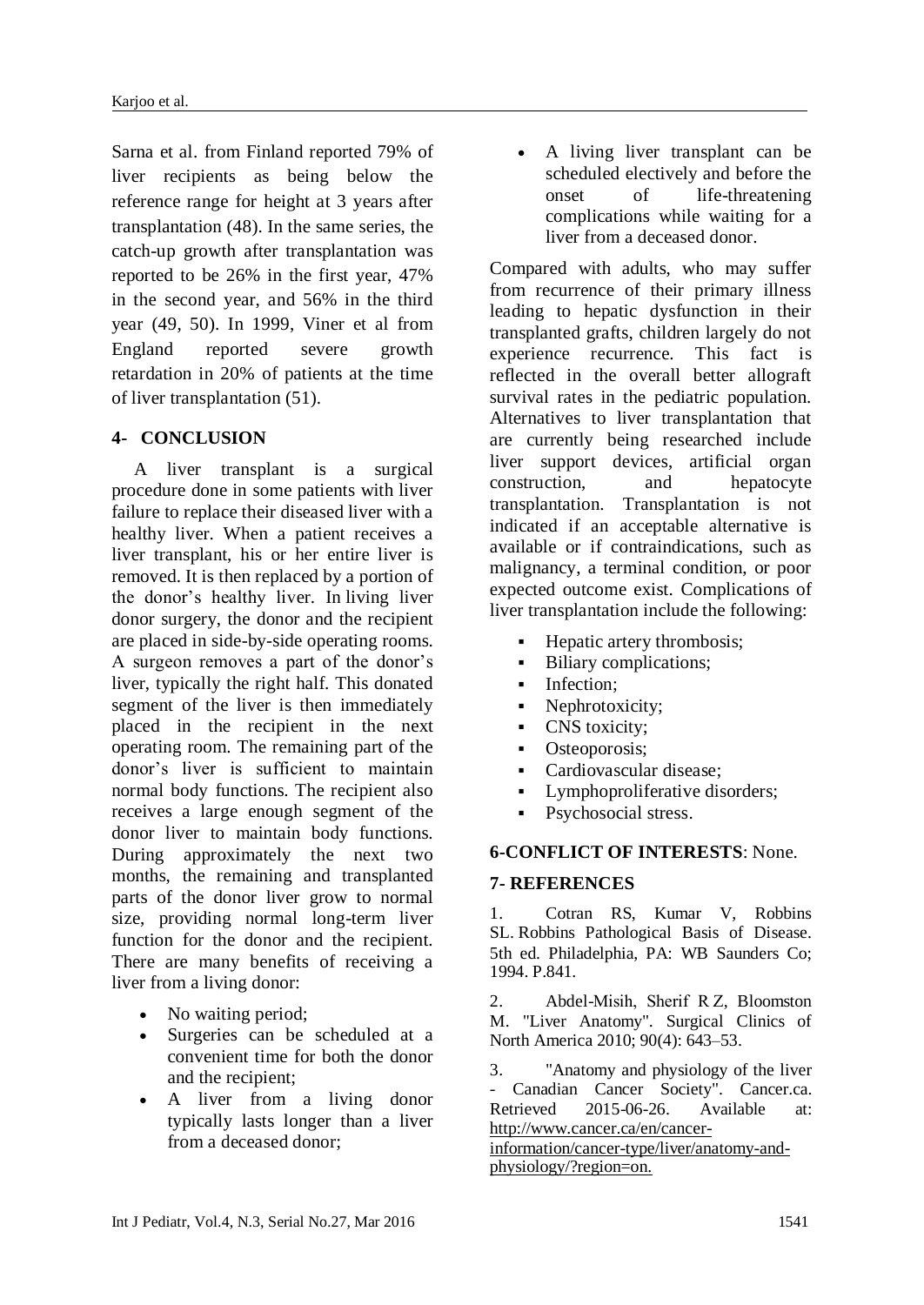4. [TortoraDerrickson 2008.](https://en.wikipedia.org/wiki/Liver#CITEREFTortoraDerrickson2008) p. 945.

5. Anthea M, Hopkins J, William McLaughlin Ch, Johnson S, Quon Warner M, LaHart D, et al. Human Biology and Health. Englewood Cliffs, New Jersey, USA: Prentice<br>Hall; 1993. ISBN 0-13-981176-1. Hall; 1993. [ISBN](https://en.wikipedia.org/wiki/International_Standard_Book_Number) [0-13-981176-1.](https://en.wikipedia.org/wiki/Special:BookSources/0-13-981176-1) [OCLC](https://en.wikipedia.org/wiki/OCLC) [32308337.](https://www.worldcat.org/oclc/32308337)

6. Häussinger D. [Liver Regeneration.](https://books.google.com/books?id=RJEg-p-9iqsC&pg=PA1) Berlin New York: NY De Gruyter; 2011. p. 1. [ISBN](https://en.wikipedia.org/wiki/International_Standard_Book_Number) [9783110250794.](https://en.wikipedia.org/wiki/Special:BookSources/9783110250794)

7. Robbins and Cotran Pathologic Basis of Disease (7th ed.). 1999. p. 101. [ISBN](https://en.wikipedia.org/wiki/International_Standard_Book_Number) [0-](https://en.wikipedia.org/wiki/Special:BookSources/0-8089-2302-1) [8089-2302-1.](https://en.wikipedia.org/wiki/Special:BookSources/0-8089-2302-1)

8. Jaime Ch, Kirsten CS. "New school in liver development: Lessons from zebrafish". Hepatology 2009; 50 (5): 1656–63.

9. W. T. Councilman (1913). "Two". [Disease and Its Causes.](http://www.gutenberg.org/catalog/world/readfile?fk_files=1499279&pageno=21) New York Henry Holt and Company London Williams and Norgate The University Press, Cambridge, U.S.A. Available at:

https://en.wikipedia.org/wiki/Liver.

10. Suzuki K, Tanaka M, Watanabe N, Saito S, Nonaka H, Miyajima A. "p75 Neurotrophin receptor is a marker for precursors of stellate cells and portal fibroblasts in mouse fetal liver". Gastroenterology 2008; 135 (1): 270–81.

11. Tietz PS, Larusso NF. "Cholangiocyte biology". Current Opinion in Gastroenterology2006; 22 (3): 279–87.

12. Cronin M. ["Starzl, Tribune-Review](http://www.pittsburghlive.com/x/pittsburghtrib/news/pittsburgh/s_664527.html)  [reporters claim Carnegie Science Awards".](http://www.pittsburghlive.com/x/pittsburghtrib/news/pittsburgh/s_664527.html) Pittsburgh Tribune-Review. Retrieved 2010- 01-29. Available at: https://en.wikipedia.org/wiki/Thomas\_Starzl.

13*.* ["Sir Roy Calne to give Strauss Lecture"](http://depts.washington.edu/uweek/archives/1998.08.AUG_20/_article14.html)*.*  University Week *(*[University of Washington](https://en.wikipedia.org/wiki/University_of_Washington)*)*  1998;15(35). Retrieved 2014-08-01*.*

14. ["First UK live liver donation to a stranger](http://www.bbc.co.uk/news/health-21143602)  [takes place."](http://www.bbc.co.uk/news/health-21143602) BBC News. 23 January 2015. Retrieved 3 Dec 2015.

15. Vorvick, Linda J. A.D.A.M. Health Solutions, Ebix, Inc.; David Zieve, MD, MHA, David R. Eltz, Stephanie Slon, and Nissi Wang, eds. ["Contraindication:](http://www.nlm.nih.gov/medlineplus/ency/article/002314.htm)  [MedlinePlus Medical Encyclopedia".](http://www.nlm.nih.gov/medlineplus/ency/article/002314.htm)

[MEDLINE.](https://en.wikipedia.org/wiki/MEDLINE) [United States National Library of](https://en.wikipedia.org/wiki/United_States_National_Library_of_Medicine)  [Medicine.](https://en.wikipedia.org/wiki/United_States_National_Library_of_Medicine) Retrieved 7 November 2015.

16. [Cirrhosis"](http://www.niddk.nih.gov/health-information/health-topics/liver-disease/cirrhosis/Pages/facts.aspx)*.* April 23*,* 2014. Retrieved 19 Dec 2015. Available at: https://en.wikipedia.org/wiki/Cirrhosis.

17. Duffy JP, Vardanian A, Benjamin E, Watson M, Farmer DG, Ghobrial RM, et al. ["Liver transplantation criteria for](https://www.ncbi.nlm.nih.gov/pmc/articles/PMC1959350)  [hepatocellular carcinoma should be expanded:](https://www.ncbi.nlm.nih.gov/pmc/articles/PMC1959350)  [a 22-year experience with 467 patients at](https://www.ncbi.nlm.nih.gov/pmc/articles/PMC1959350)  [UCLA".](https://www.ncbi.nlm.nih.gov/pmc/articles/PMC1959350) Annals of Surgery 2007; 246 (3): 502–9.

18. Evrard V, Otte JB, Sokal E, Rochet JS, Haccourt F, Gennari F, et al. Impact of surgical and immunological parameters in pediatric liver transplantation: a multivariate analysis in 500 consecutive recipients of primary grafts. Ann Surg 2004; 239(2):272- 80.

19. [Information on different Liver Dialysis](http://www.liver-products.com/liver-therapy/liver-dialysis.html)  [Systems.](http://www.liver-products.com/liver-therapy/liver-dialysis.html) Available at: [http://www.liver](http://www.liver-products.com/liver-therapy/liver-dialysis.html.%20Accessed%20in%20Dec%202015)[products.com/liver-therapy/liver-dialysis.html.](http://www.liver-products.com/liver-therapy/liver-dialysis.html.%20Accessed%20in%20Dec%202015)  [Accessed in Dec 2015.](http://www.liver-products.com/liver-therapy/liver-dialysis.html.%20Accessed%20in%20Dec%202015)

20. Southard JH, Belzer FO. "Organ preservation". Annu Rev Med 1995; 46 (1): 235–47.

21. 510(k) Summary. Custodiol HTK Solution Common/Classification Name: Isolated Kidney Perfusion and Transport System and Accessories, 21 CFR 876.5880; Franz Kohler. Prepared December 14, 2004.

22. Frohn C, Fricke L, Puchta JC, Kirchner H. ["The effect of HLA-C matching on acute renal](http://ndt.oxfordjournals.org/content/16/2/355.full)  [transplant rejection.".](http://ndt.oxfordjournals.org/content/16/2/355.full) Nephrology, dialysis, transplantation : official publication of the European Dialysis and Transplant Association - European Renal Association 2001;16 (2):  $355 - 60.$ 

23. Abbas, Abul K, Lichtman, Andrew H. [Basic Immunology: Functions and Disorders](http://books.google.com/books?id=Jo4TAQAAMAAJ)  [of the Immune System.](http://books.google.com/books?id=Jo4TAQAAMAAJ) 2<sup>nd</sup> ed. Saunders/Elsevier. [ISBN](https://en.wikipedia.org/wiki/International_Standard_Book_Number) [978-1-4160-5569-3.](https://en.wikipedia.org/wiki/Special:BookSources/978-1-4160-5569-3) Available at: http://www.amazon.com/Basic-Immunology-Functions-Disorders-Immune/dp/072160241X.

24. [Kino T,](http://www.ncbi.nlm.nih.gov/pubmed/?term=Kino%20T%5BAuthor%5D&cauthor=true&cauthor_uid=2445721) [Hatanaka H,](http://www.ncbi.nlm.nih.gov/pubmed/?term=Hatanaka%20H%5BAuthor%5D&cauthor=true&cauthor_uid=2445721) [Hashimoto M,](http://www.ncbi.nlm.nih.gov/pubmed/?term=Hashimoto%20M%5BAuthor%5D&cauthor=true&cauthor_uid=2445721) [Nishiyama M,](http://www.ncbi.nlm.nih.gov/pubmed/?term=Nishiyama%20M%5BAuthor%5D&cauthor=true&cauthor_uid=2445721) [Goto T,](http://www.ncbi.nlm.nih.gov/pubmed/?term=Goto%20T%5BAuthor%5D&cauthor=true&cauthor_uid=2445721) [Okuhara M,](http://www.ncbi.nlm.nih.gov/pubmed/?term=Okuhara%20M%5BAuthor%5D&cauthor=true&cauthor_uid=2445721) et al. FK-506, a novel immunosuppressant isolated from aStreptomyces.1. Fermentation, isolation, and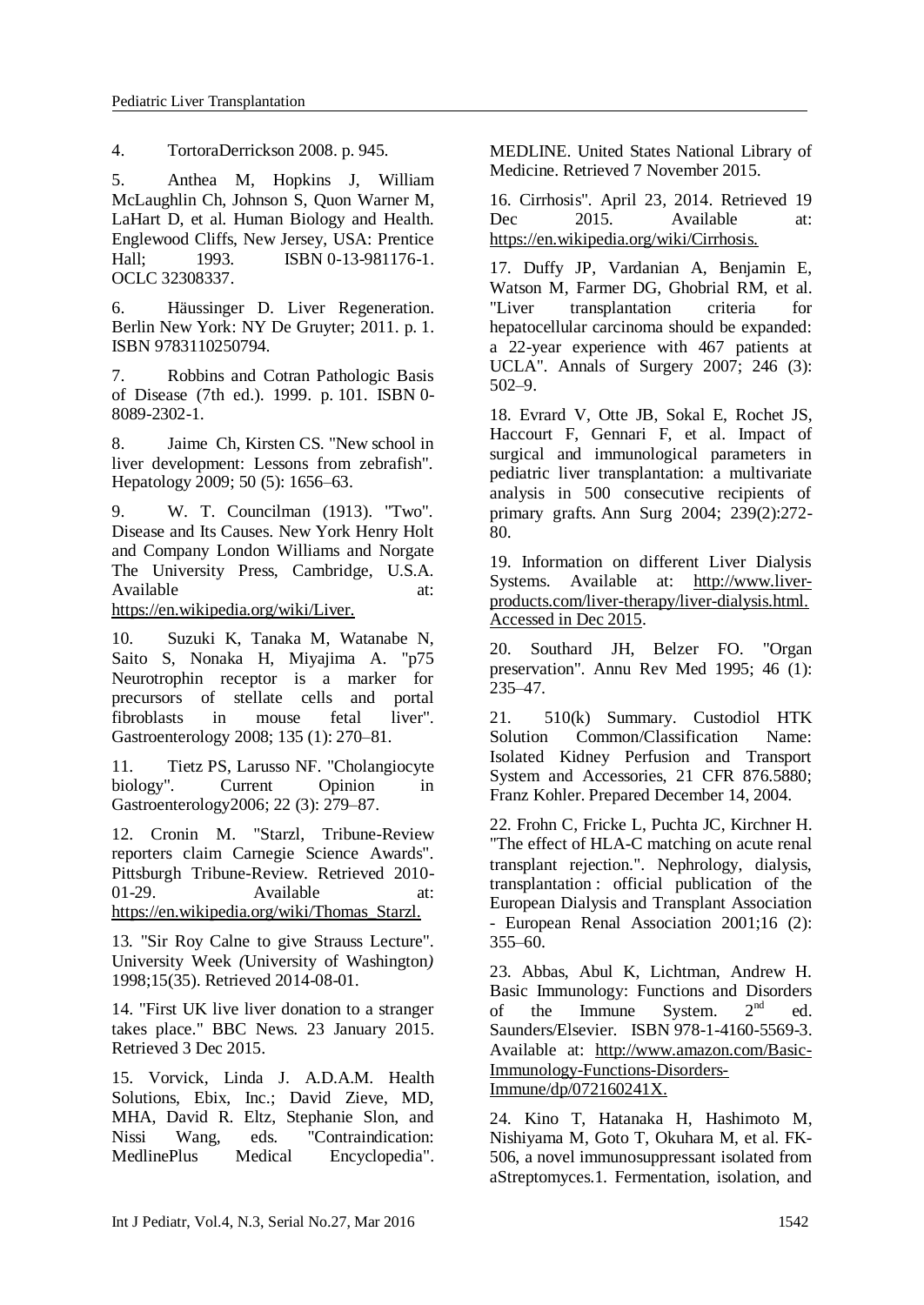physico-chemical and biological characteristics. [J Antibiot \(Tokyo\)](http://www.ncbi.nlm.nih.gov/pubmed/2445721) 1987; 40(9):1249-55.

25. Janeway CA Jr, Travers P, Walport M, et al. (2001). ["The complement system and](http://www.ncbi.nlm.nih.gov/books/NBK27100)  [innate immunity".](http://www.ncbi.nlm.nih.gov/books/NBK27100) Immunobiology: The Immune System in Health and Disease. New York: Garland Science. Retrieved 25 February 2013.

26. Liver transplants result in excellent survival rates for patients with liver cancer. Available at: http://www.innovationsreport.com//html/reports/medicinehealth/report-22829.html.

27. Thomas Earl Starzl. (born March 11, 1926) is an [American physician,](https://en.wikipedia.org/wiki/Health_care_in_the_United_States) [researcher,](https://en.wikipedia.org/wiki/Medical_research) and is an expert on [organ transplants.](https://en.wikipedia.org/wiki/Organ_transplant) He performed the first [human liver](https://en.wikipedia.org/wiki/Human_liver) transplants, and has often been referred to as "the father of modern transplantation. Encyclopedia of World<br>Biography. Available at: Biography. Available at: http://www.encyclopedia.com/doc/1G2- 3404707902.html

28. Yersiz H, Renz JF, Farmer DG, Hisatake GM, McDiarmid SV, Busuttil RW. One hundred in situ split-liver transplantations: a single-center experience. Ann Surg 2003; 238(4):496-505;

29. Haddad EM, McAlister VC, Renouf E, Malthaner R, Kjaer MS, Gluud LL. ["Cyclosporin versus tacrolimus for liver](http://ir.lib.uwo.ca/cgi/viewcontent.cgi?article=1027&context=surgerypub) [transplanted patients](http://ir.lib.uwo.ca/cgi/viewcontent.cgi?article=1027&context=surgerypub)*"*. Cochrane Database of systematic reviews 2006;18 (4): CD005161.

30. O'Grady JG, Burroughs A, Hardy P, Elbourne D, Truesdale A. The UK and Ireland Liver Transplant Study Group. "Tacrolimus versus microemulsified ciclosporin in liver transplantation: the TMC randomised controlled trial". Lancet 2002; 360 (9340): 1119–25.

31. Strong RW. "Living-donor liver transplantation: an overview". J Hepatobiliary Pancreat Surg 2006;13 (5): 370–77.

32. [Who can be a Donor? University of](http://www.umm.edu/transplant/liver_donor.htm)  [Maryland Medical Center.](http://www.umm.edu/transplant/liver_donor.htm) Available at: http://umm.edu/programs/transplant/services/li ver/living-donor/who-can-be-a-donor.

33. Vohra V. "Liver transplantation in India". Int Anesthesiol Clin 2006; 44 (4): 137–49.

34. Tuttle-Newhall JE, Collins BH, Desai DM, Kuo PC, Heneghan MA. "The current status of living donor liver transplantation". Curr Probl Surg 2005; 42 (3): 144–83.

35. Balistreri WF, Bucuvalas JC, Ryckman FC. The effect of immunosuppression on growth and development.Liver Transpl Surg 1995;1(5 Suppl 1):64-73.

36. McDiarmid SV. Management of the pediatric liver transplant patient. Liver Transpl 2001; 7(11 Suppl 1):S77-86.

37. Sundaram SS, Alonso EM, Whitington PF. Liver transplantation in neonates. Liver Transpl 2003; 9(8):783-88.

38. Fine RN, Alonso EM, Fischel JE, Bucuvalas JC, Enos RA, GoreLangton RE. Pediatric transplantation of the kidney, liver and heart: summary report.Pediatr Transplant 2004; 8(1):75-86.

39. Volk ML, Biggins SW, Huang MA, Argo CK, Fontana RJ, Anspach RR. Decision making in liver transplant selection committees: a multicenter study. Ann Intern Med 2011; 155(8):503-8.

40. Takada Y, Tanaka K. Living related liver transplantation. Transplant Proc 2004; 36(2 Suppl):271S-3S.

41. Lopez-Santamaria M, de Vicente E, Gamez M, de la Vega A, Diaz MC, Jara P, et al. Pediatric living donor liver transplantation. Transplant Proc 2003; 35(5):1808-9.

42. Burdelski M, Nolkemper D, Ganschow R, Broering DC, Nolkemper D. Liver transplantation in children: long-term outcome and quality of life. Eur J Pediatr 1999; 158 Suppl 2:S34-42.

43. Melter M, Briscoe DM. Challenges after pediatric transplantation. Semin Nephrol 2000; 20(2):199-208.

44. Bartosh SM, Thomas SE, Sutton MM, Brady LM, Whitington PF. Linear growth after pediatric liver transplantation. J Pediatr 1999: 135(5):624-31.

45. van Mourik ID, Beath SV, Brook GA, Cash AJ, Mayer AD, Buckels JA, et al. Longterm nutritional and neurodevelopmental outcome of liver transplantation in infants